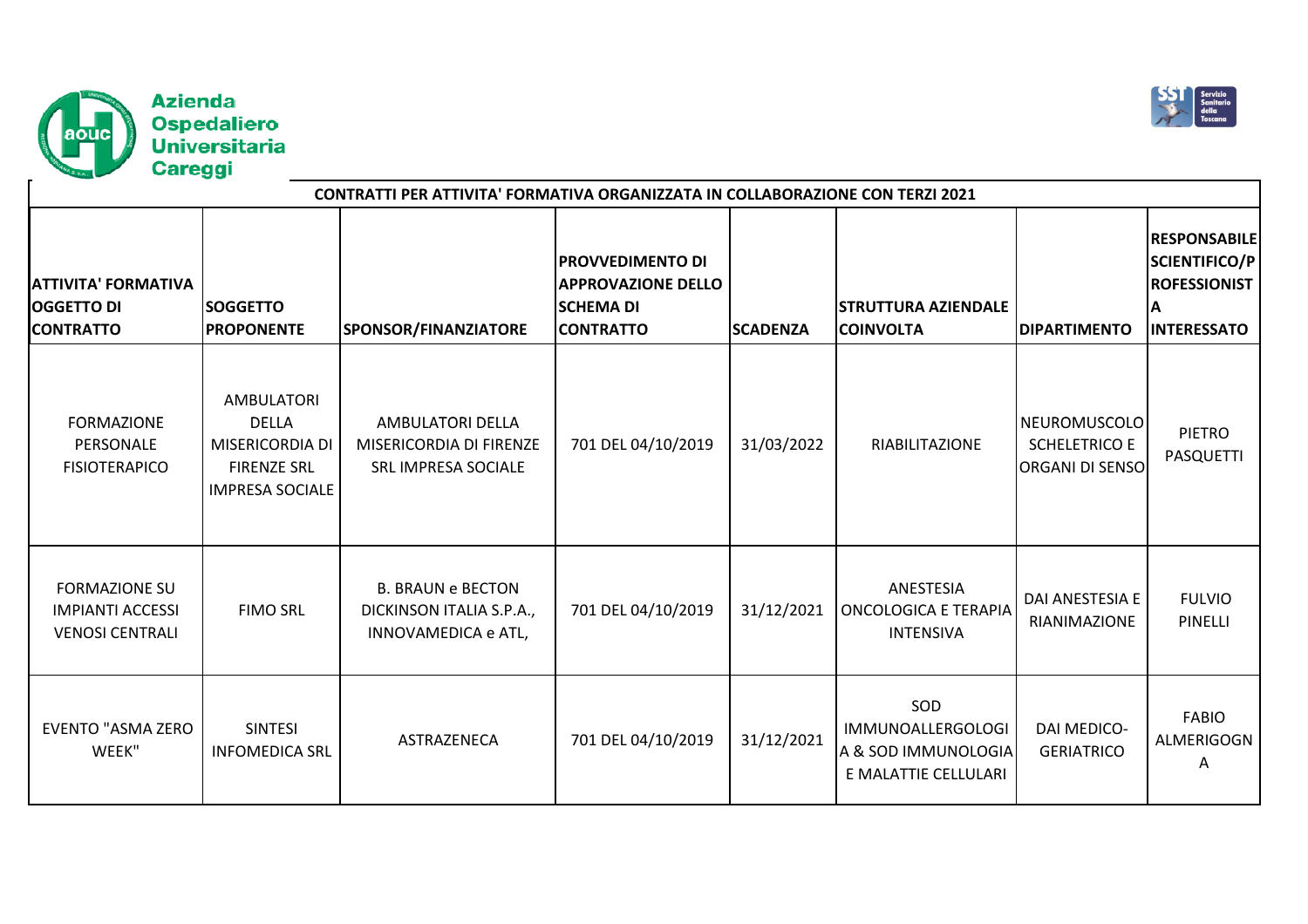| <b>CARDIOLOGY GRAND</b><br>ROUNDS 2021                                                                                             | <b>MCR CONFERENCE</b><br>SRL                 | MEDTRONIC ITALIA, AMGEN,<br>SERVIER ITALIA, PFIZER SRL E<br><b>BOSTON SCIENTIFIC SPA</b> | 701 DEL 04/10/2019 | 31/12/2022 | INTERVENTISTICA<br>NEUROVASCOLARE                            | DAI<br><b>CARDIOTORACOV</b><br><b>ASCOLARE</b> | <b>CARLO DI</b><br><b>MARIO</b>                                                                     |
|------------------------------------------------------------------------------------------------------------------------------------|----------------------------------------------|------------------------------------------------------------------------------------------|--------------------|------------|--------------------------------------------------------------|------------------------------------------------|-----------------------------------------------------------------------------------------------------|
| <b>CONSULENZA IN</b><br><b>ADVISORY BOARD</b>                                                                                      | <b>MEDTRONIC</b><br><b>ITALIA SPA</b>        | <b>MEDTRONIC ITALIA SPA</b>                                                              | 701 DEL 04/10/2019 | 20/05/2023 | <b>INTERVENTISTICA</b><br>CARDIOLOGICA<br>STRUTTURALE        | DAI<br><b>CARDIOTORACOV</b><br><b>ASCOLARE</b> | <b>FRANCESCO</b><br><b>MEUCCI</b>                                                                   |
| <b>PROCTORAGGIO</b><br><b>CARDIOLOGIA</b><br>STRUTTURALE                                                                           | <b>INNOVA HTS SRL</b>                        | <b>INNOVA HTS SRL</b>                                                                    | 701 DEL 04/10/2019 | 26/09/2022 | <b>INTERVENTISTICA</b><br>CARDIOLOGICA<br><b>STRUTTURALE</b> | DAI<br>CARDIOTORACOV<br>ASCOLARE               | <b>FRANCESCO</b><br><b>MEUCCI</b>                                                                   |
| <b>TRAINING SU</b><br><b>PATOLOGIE VASCOLARI</b><br>PERIFERICHE E<br><b>TECNICHE DI</b><br><b>INTERVENTO</b><br><b>MININVASIVE</b> | <b>COOK MEDICAL</b><br><b>EUROPE LIMITED</b> | <b>COOK MEDICAL EUROPE</b><br><b>LIMITED</b>                                             | 701 DEL 04/10/2019 | 26/05/2022 | <b>RADIOLOGIA</b><br>INTERVENTISTICA                         | <b>DAI DEI SERVIZI</b>                         | <b>FABRIZIO</b><br><b>FANELLI</b>                                                                   |
| webinar online "HEMO<br><b>MASTER CLASS"</b>                                                                                       | <b>MORE</b><br>COMUNICAZIONE<br>SRL          | <b>CERENOVUS</b>                                                                         | 701 DEL 04/10/2019 | 31/12/2021 | INTERVENTISTICA<br>NEUROVASCOLARE                            | <b>DAI DEI SERVIZI</b>                         | <b>NICOLA</b><br>LIMBUCCI,<br><b>SERGIO</b><br><b>NAPPINIE</b><br><b>LEONARDO</b><br><b>RENIERI</b> |
| <b>CORSI SU CHIRURGIA</b><br>MININVASIVA CON<br><b>TECNOLOGIA</b><br><b>SUTURELESS</b>                                             | <b>CORCYM SRL</b>                            | <b>CORCYM SRL</b>                                                                        | 701 DEL 04/10/2019 | 31/12/2022 | <b>CARDIOCHIRURGIA</b>                                       | <b>CARDIOTORACOV</b><br>ASCOLARE               | PIERLUIGI<br><b>STEFANO</b>                                                                         |
| <b>TRAINING TECNICHE</b><br>TRATTAMENTO<br>ENDOVASCOLARE                                                                           | <b>MEDTRONIC</b><br><b>VASCULAR INC</b>      | MEDTRONIC VASCULAR INC                                                                   | 701 DEL 04/10/2019 | 23/09/2022 | <b>RADIOLOGIA</b><br><b>VASCOLARE E</b><br>INTERVENTISTICA   | <b>DAI DEI SERVIZI</b>                         | <b>FABRIZIO</b><br><b>FANELLI</b>                                                                   |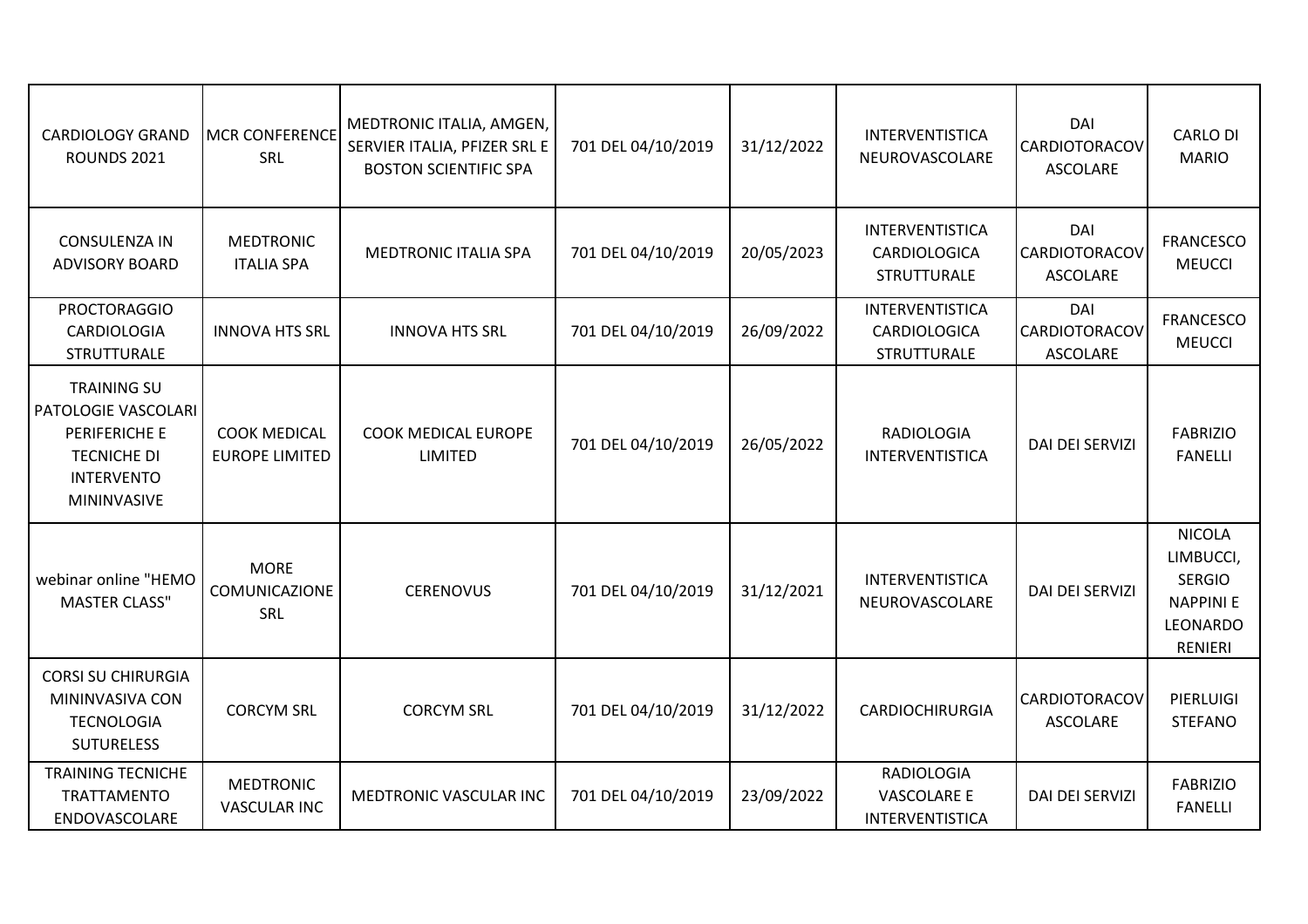| AGGIORNAMENTO<br><b>FORMATIVO PER</b><br><b>CARDIOLOGI E</b><br><b>GERIATRI</b>             | <b>OIC SRL</b> | DAIICHI-SANKYO                                                                                                                            | 701 DEL 04/10/2019 | 31/12/2021 | DAI<br>NEUROMUSCOLOSCHEL<br><b>ETRICO E ORGANI DI</b><br><b>SENSO E MEDICO-</b><br><b>GERIATRICO</b> | DAI<br>NEUROMUSCOLO<br><b>SCHELETRICO E</b><br><b>ORGANI DI SENSO</b><br>E MEDICO-<br><b>GERIATRICO</b> | NICCOLO'<br>MARCHIONNI,<br><b>ANDREA</b><br>UNGAR,<br>SAMUELE<br>BALDASSERONI<br>, STEFANO<br>FUMAGALLI,<br><b>CARLO DI</b><br>MARIO,<br><b>FRANCESCO</b><br>MEUCCI,<br><b>NAZARIO</b><br>VARRABBA,<br><b>RENATO</b><br>VALENTI,<br>PIERLUIGI<br><b>STEFANO E</b> |
|---------------------------------------------------------------------------------------------|----------------|-------------------------------------------------------------------------------------------------------------------------------------------|--------------------|------------|------------------------------------------------------------------------------------------------------|---------------------------------------------------------------------------------------------------------|-------------------------------------------------------------------------------------------------------------------------------------------------------------------------------------------------------------------------------------------------------------------|
|                                                                                             |                |                                                                                                                                           |                    |            |                                                                                                      |                                                                                                         | <b>FRANCESCO</b><br><b>FATTIROLLI</b>                                                                                                                                                                                                                             |
| <b>REGISTRAZIONI VIDEO</b><br><b>IN SALA</b><br><b>INTERVENTISTICA PER</b><br>PROCEDURE CTO | <b>OIC SRL</b> | ASAHI, BOSTON,<br>CORDIS, EUKON, GE, IMDS,<br>SHOCKWAVE, MEDTRONIC,<br>ORBUSNEICH, TELEFLEX, SIS,<br>TERUMO, IVASCULAR,<br><b>PHILIPS</b> | 701 DEL 04/10/2019 | 31/12/2021 | interventistica<br>cardiologica strutturale                                                          | <b>CARDIOTORACOV</b><br>ASCOLARE                                                                        | <b>CARLO DI</b><br><b>MARIO</b>                                                                                                                                                                                                                                   |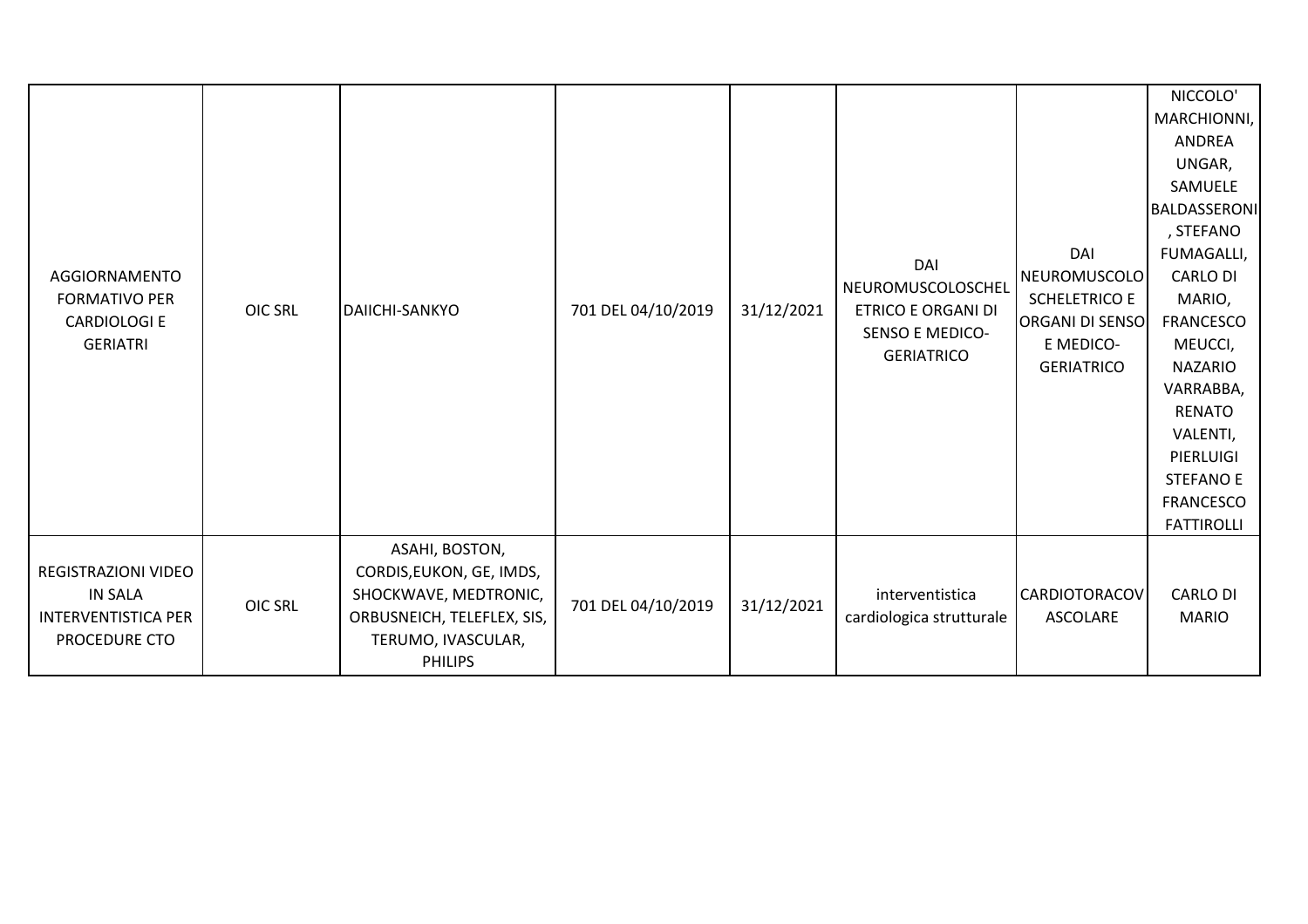| PROGETTO "NON<br><b>DIMENTICARE IL TUO</b><br><b>CUORE"</b>                                                    | <b>FONDAZIONE PER</b><br>IL TUO CUORE -<br><b>HCF ONLUS</b> | ASTRAZENECA                                                                                   | 701 DEL 04/10/2019 | 31/12/2021 | <b>CARDIOLOGIA</b><br><b>INTERVENTISTICA</b><br>D'URGENZA            | DAI<br><b>CARDIOTORACOV</b><br><b>ASCOLARE</b>                             | <b>DR.RENATO</b><br>VALENTI,<br>DR.SSA<br>ANGELA<br>MIGLIORINI,<br>DR.PIERGIOVA<br><b>NNI</b><br><b>BUONAMICI E</b><br>DR.MATTEO<br><b>PENNESI</b> |
|----------------------------------------------------------------------------------------------------------------|-------------------------------------------------------------|-----------------------------------------------------------------------------------------------|--------------------|------------|----------------------------------------------------------------------|----------------------------------------------------------------------------|----------------------------------------------------------------------------------------------------------------------------------------------------|
| UP TO DATE IN<br><b>MEDICINA INTERNA:</b><br><b>MALATTIE RARE,</b><br><b>AUTOIMMUNIE</b><br><b>METABOLICHE</b> | <b>EVE LAB</b><br>formazione srls                           | PFIZER S.r.l., BIOMARIN, EUSA<br>PHARMA, GSK, ELI LILLY<br>ITALIA SPA, NOVARTIS E SOBI<br>SRL | 701 DEL 04/10/2019 | 31/12/2021 | <b>MEDICINA INTERNA</b><br>INTERDISCIPLINARE                         | <b>NEUROMUSCOLO</b><br><b>SCHELETRICO E</b><br><b>ORGANI DI SENSO</b>      | <b>EMMI PRISCO</b>                                                                                                                                 |
| CONSULENZA<br>PROFESSIONALE<br>SULL'UTILIZZO DEL<br><b>ROBOT SYMANI IN</b><br><b>MICROCHIRURGIA</b>            | <b>MMI SPA</b>                                              | <b>MMI SPA</b>                                                                                | 701 DEL 04/10/2019 | 31/12/2022 | <b>CHRURGIA PLASTICA</b><br>RICOSTRUTTIVA E<br><b>MICROCHIRURGIA</b> | <b>DAI ONCOLOGICO</b><br>E DI CHIRURGIA<br>AD INDIRIZZO<br><b>ROBOTICO</b> | <b>GIULIO</b><br><b>MENICHINI</b>                                                                                                                  |
| dispositivo WATCHMAN<br><b>FLX</b>                                                                             | <b>BOSTON</b><br><b>SCIENTIFIC SPA</b>                      | <b>BOSTON SCIENTIFIC SPA</b>                                                                  | 701 DEL 04/10/2019 | 12/07/2022 | INTERVENTISTICA<br>CARDIOLOGICA<br><b>STRUTTURALE</b>                | DAI<br><b>CARDIOTORACOV</b><br><b>ASCOLARE</b>                             | <b>FRANCESCO</b><br><b>MEUCCI</b>                                                                                                                  |
| impianto del sistema<br>valvolare ACURATE Neo BOSTON<br>tm                                                     | <b>SCIENTIFIC SPA</b>                                       | <b>BOSTON SCIENTIFIC SPA</b>                                                                  | 701 DEL 04/10/2019 | 31/10/2021 | <b>CARDIOCHIRURGIA</b>                                               | DAI<br>CARDIOTORACOV GIUSEPPE<br><b>ASCOLARE</b>                           | <b>ALFREDO</b><br><b>CERILLO</b>                                                                                                                   |